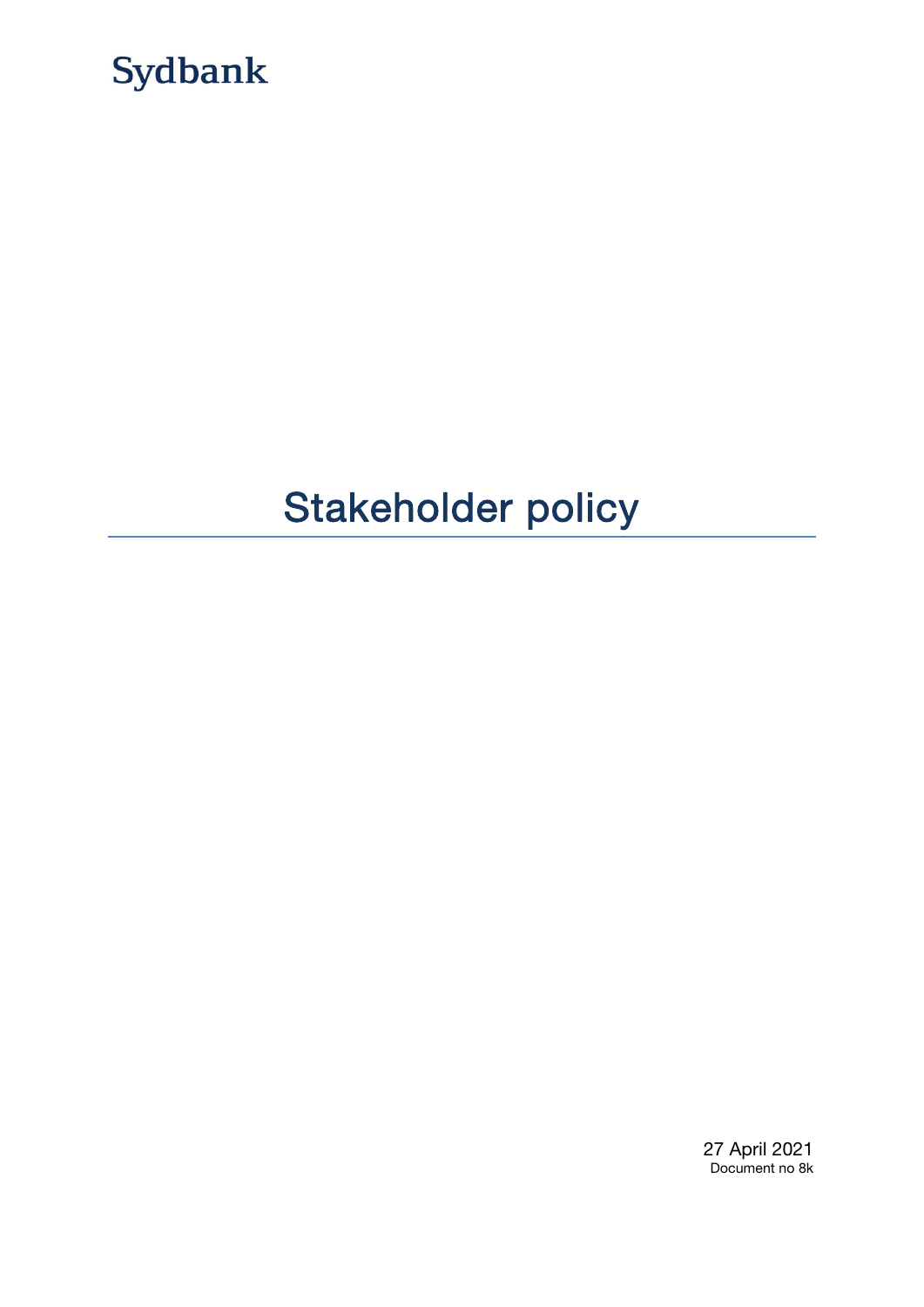## **Contents**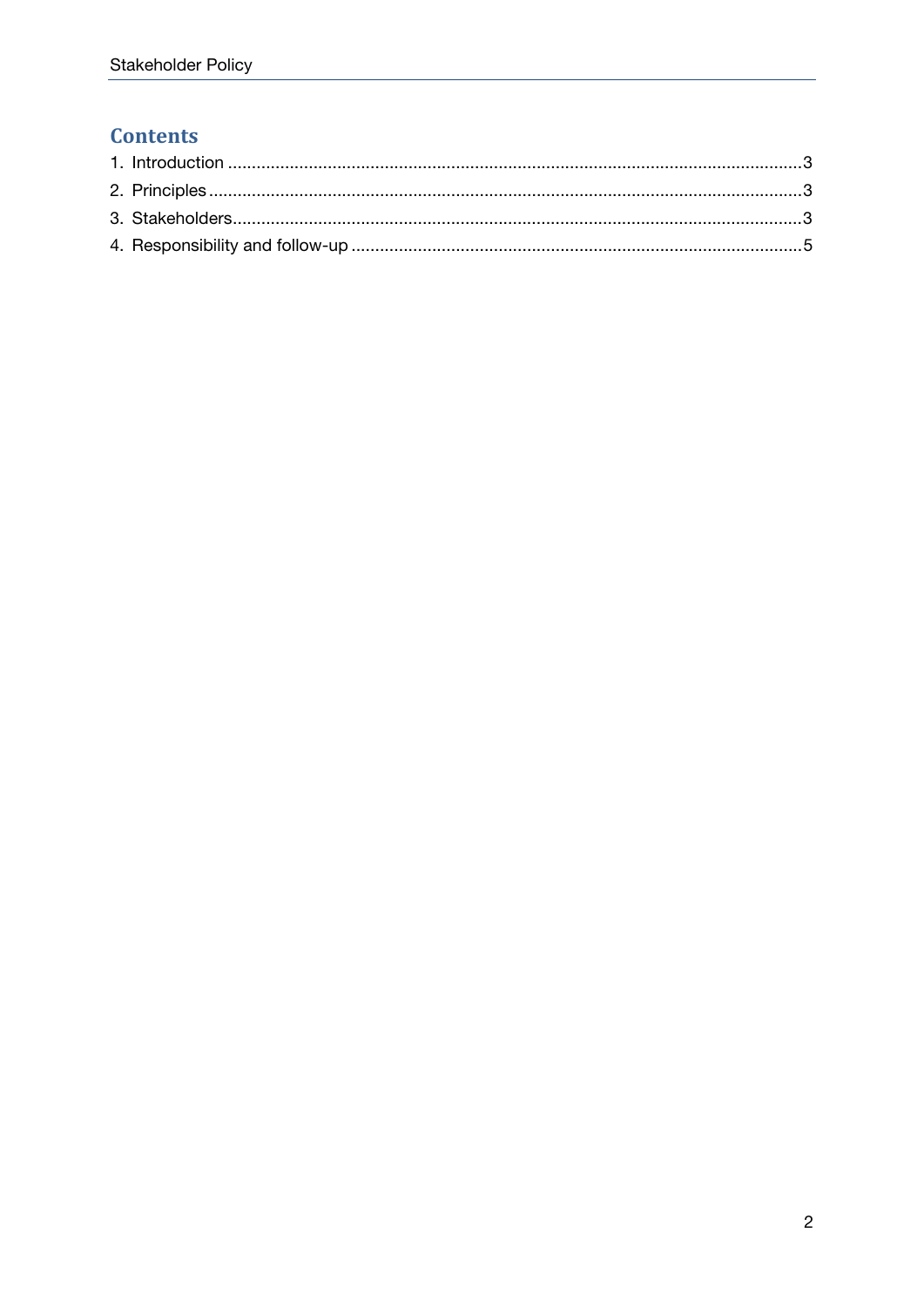## 1. Introduction

Sydbank is a relationship bank and its extensive focus on maintaining long-term relationships with the Bank's stakeholders constitutes a key element of Sydbank's fundamental values.

This stakeholder policy provides the overall framework for how Sydbank aims to maintain positive and value-creating relationships with the Bank's stakeholders.

At Sydbank we operate according to the value statement: Excellence and relationships create value.

We believe that the combination of excellent and committed employees and good relationships create value for customers and other stakeholders – and therefore also for the Bank.

## 2. Principles

By taking the Bank's stakeholders into consideration and to the extent possible including this consideration in the Bank's decision-making processes, we will develop more successful solutions and products and thereby create better results for the Bank.

Sydbank's dialogue and collaboration with its stakeholders is based on the following general principles:

- Sydbank will communicate in a way so that we are perceived as being a professional, reliable, competent, fast responding and relationship based bank.
- Sydbank's communication will be in keeping with its fundamental values and overall strategy.
- Sydbank will act as an open and credible bank proactively seeking dialogue with its stakeholders and the surrounding community.
- Sydbank will treat its stakeholders fairly, properly and respectfully.
- Sydbank will base its decisions on dialogue with significant stakeholders.
- Sydbank will listen and communicate based on facts, in a timely manner, comprehensibly and precisely with relevant stakeholders.

## 3. Stakeholders

Sydbank's primary stakeholders include its customers, investors, shareholders, employees, media & press, authorities, policymakers, interest organisations and the local communities where we operate as well as business partners, suppliers and other business associates.

### **Customers**

Sydbank's mission is to be a bank that is close to its customers. We are an advisory bank and find solutions where they are – quickly and efficiently. As an advisory bank that is perceived as a competent and value-creating bank, we strive to do business with customers on the basis of long-term relationships. Sydbank's primary objective is to meet the financial requirements of its customers.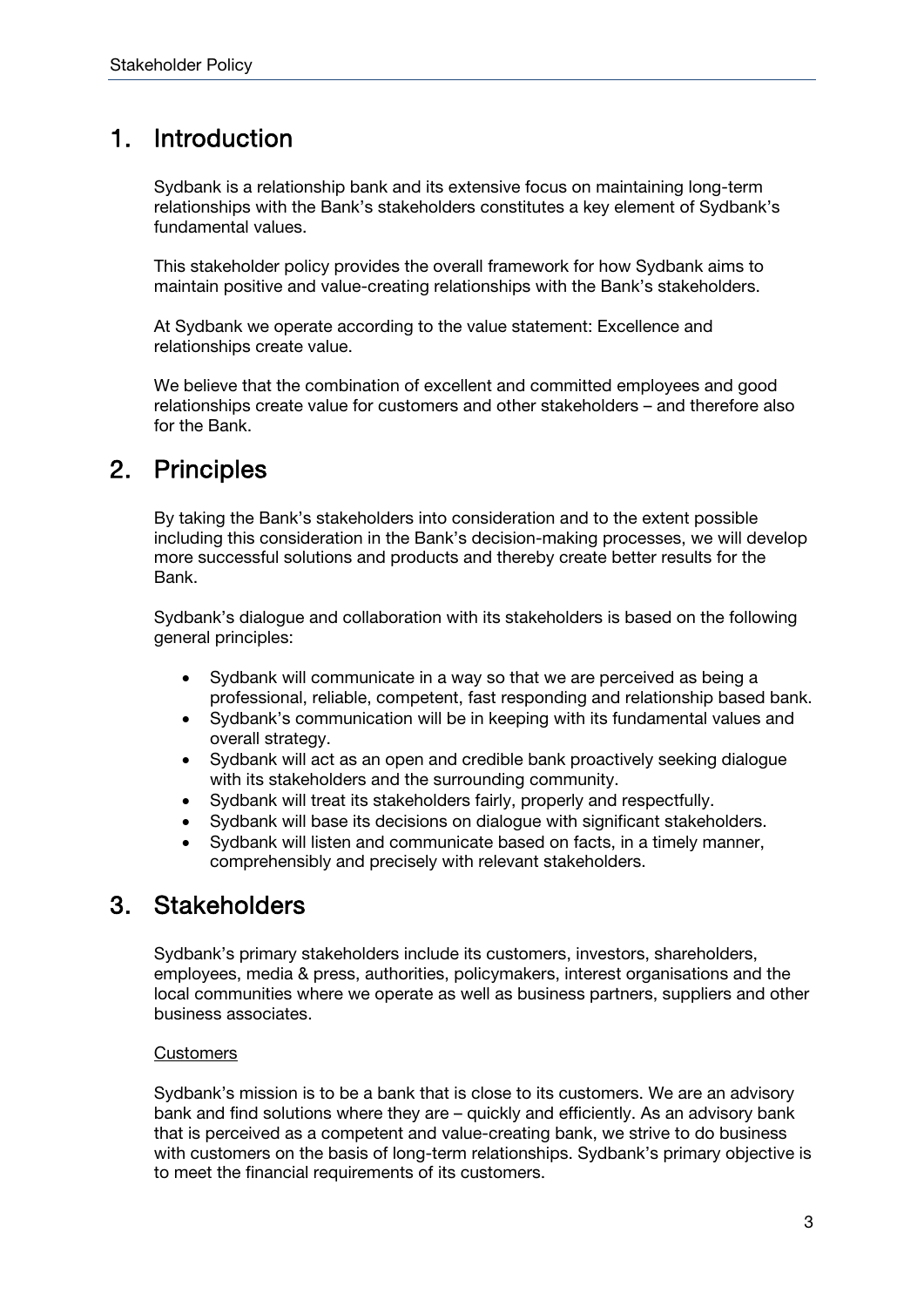Sydbank is a bank for most people but not the same bank for everyone. The needs of our customers vary. Each customer is unique and is therefore treated uniquely. Sydbank will be a bank that provides services required by retail customers who value professional advice. Within the corporate segment the Bank will offer the services required by the SME segment and as a result the Bank may be forced to decline when it comes to certain services required by the largest businesses.

It is important for Sydbank to continue to be a bank operating on its own terms and with strong partnerships. In areas where the Bank does not offer its own products, it uses business partners offering a broad range of financial services to ensure that the Bank is always able to provide the services in demand by customers. We call it "Banking – pure and simple".

#### Investors and shareholders

 Sydbank will at all times make correct and full information about the Bank's circumstances available to all equity market stakeholders. This information includes the Bank's financial and operational circumstances as well as strategies and expectations. This enables the market to assess on an informed basis the Sydbank share and its future development.

Activities aimed at investors and shareholders are communicated via company announcements, regularly updated written and electronic information about the Bank as well as via an active and open dialogue with equity investors, analysts and providers of news about the Bank.

#### Employees

Excellent and committed employees who are able and willing to make a difference are Sydbank's most important asset. The Bank will in all aspects create value on the basis of its service philosophy: What can we do for you. Common sense and sound business acumen characterise the Bank's conduct and day-to-day activities. In this way we can ensure that the Sydbank name signals quality and that the value statement – excellence and relationships create value – is complied with.

Sydbank strives to be one the financial sector's best and most inspirational workplaces – both professionally and personally – and a workplace where stimulating and challenging work assignments, attractive terms of employment and social responsibility are a matter of course. The working climate must be characterised by a team spirit encompassing individualism and respect for differences coupled with mutual trust and flexibility as its guiding principles. Job satisfaction through efficient management, motivation, loyalty and freedom with responsibility must be distinctive features of everyday working life at Sydbank.

#### Media & press

Sydbank works in a structured and professional manner to develop and nurture the Bank's relationship with the media, reporters and key public opinion makers.

As one of the largest banks in Denmark, there is a natural focus on the Bank's business by the media and journalists. Consequently the Bank wishes to develop and nurture its relationship with the media, reporters and opinion makers.